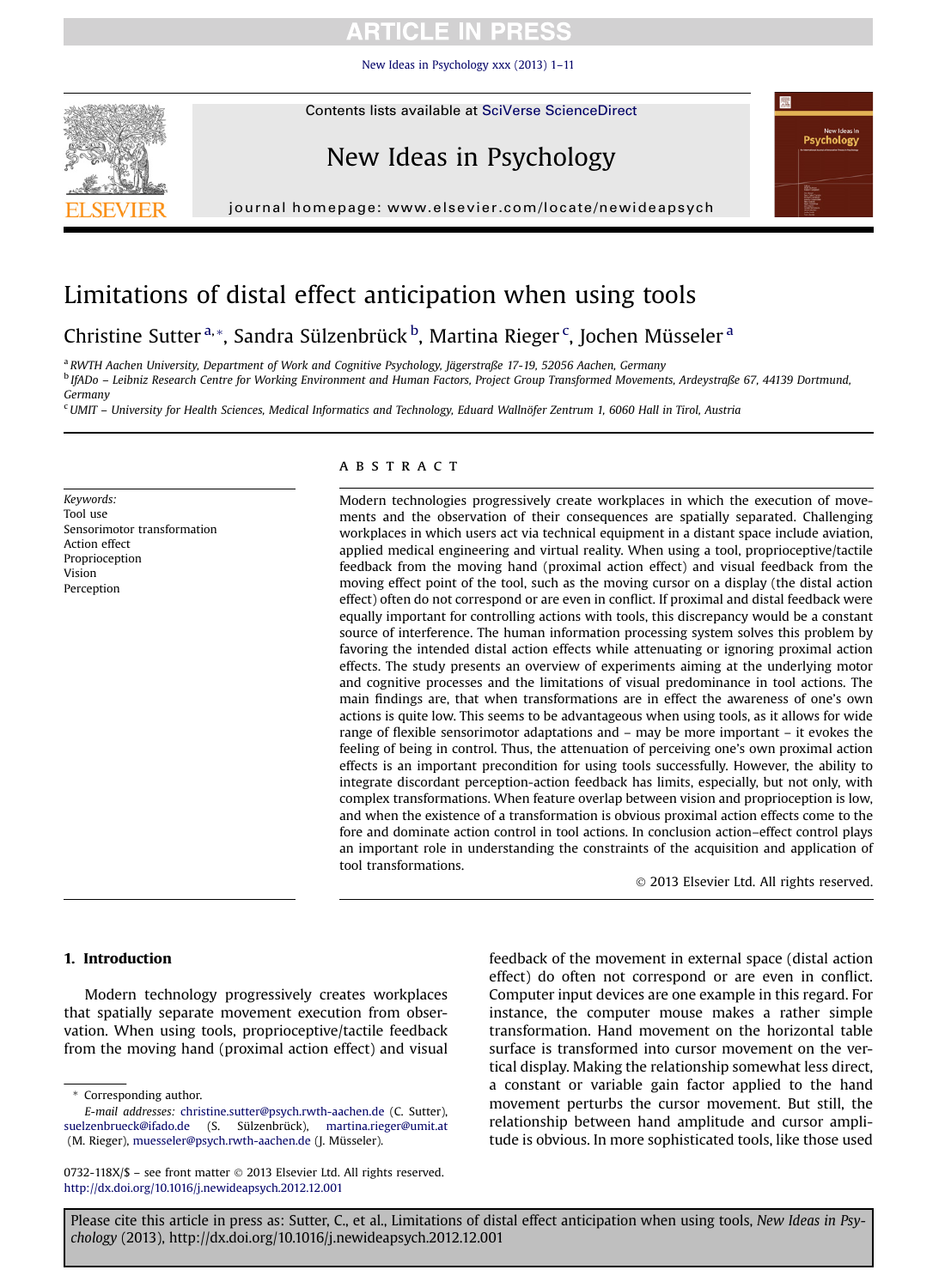2 C. Sutter et al. / New Ideas in Psychology xxx (2013) 1–11

in aviation, applied medical engineering, and virtual reality, the relation can be quite complex and becomes less obvious. To operate rotary devices (e.g., a trackball) or forcesensitive devices (e.g., an isometric joystick), the agent has to learn an unfamiliar relation between an applied rotation or force (proximal effect) and a resulting cursor movement on the display (distal effect). In this case it is obvious to the agent that the visual feedback originates from transformed movements, and it is often observed that human movements become slow, inaccurate, and strenuous. The present paper focuses on basic understanding of the perception and action mechanisms in the use of tools with sensorimotor transformations. It provides a theoretical background and empirical evidence for the reciprocal influence of action on perception (e.g., [Müsseler, 1999](#page-9-0); O'[Regan & Noë, 2001;](#page-9-0) [Sutter, Müsseler, Bardos, Ballagas, &](#page-10-0) [Borchers, 2008](#page-10-0); in addition, an overview on cognitive representations of tool actions is provided by [Massen \(in](#page-9-0) [this issue\)\)](#page-9-0).

The basic problem of integrating perception–action feedback is depicted in Fig. 1. In a human information processing system, sensorimotor transformations occur with various kinds of tool use. On the basis of the perceived body space and tool space a motor command is generated, which entails a movement of the corresponding effector. The bodily movement affects the tool and entails a tool movement. Thus, the human information processing system needs two feedback loops for processing movements with tools:

(1) The bodily movement is fed back to the perceived body space (via the proximal movement–effect loop shown as a dashed line). The loop receives its input from such sources as looking peripherally at one's own hands. Even when visual input is unavailable, tactile and proprioceptive perception from the moving hand contributes to the perceived body space. Body space does not have to correspond with the tool space (see below). It is widely accepted that the proximal movement–effect loop is essential for controlling human actions; moreover, that the anticipation of movement effects is used to generate an action plan from the very beginning. This so-called ideomotor principle of action planning holds that agents select, initiate and execute a movement by activating the anticipation of the sensory codes for the movement's effects [\(Greenwald, 1970](#page-9-0); [James, 1890](#page-9-0); for

an overview see [Hommel, Müsseler, Aschersleben, &](#page-9-0) [Prinz, 2001](#page-9-0)).

(2) To control tools successfully, the movement of the effective part of the tool (i.e., in most cases the intended action goal) also needs to be fed back to the agent (via the distal movement–effect loop, indicated with a dotted line). Often the tool does not transform the body movement into a tool movement in a one-to-one manner. Imagine a surgeon operating with a laparoscope inside a patient's body, inserting it through a tiny aperture. This modern surgical technique makes it easier for the patient to recover. But such benefits come along with challenges to the surgeon's motor skills and cognitive abilities. The instrument utilized in minimally invasive surgery functions like a two-sided lever, with the pivot point in the aperture of the patient's body. The relation between movements of the surgeon's hand outside the body and resulting movements of the effective part of the tool inside the patient is therefore rather complex. When the surgeon moves the hand leftwards, the tip of the tool inside the patient's body moves to the right (i.e., the "fulcrum effect"; [Gallagher,](#page-9-0) [McClure, McGuigan, Ritchie, & Sheehy, 1998\)](#page-9-0). This inverse transformation is likely to contribute to more tissue damage than in open surgery [\(Savader, Lillemoe,](#page-9-0) [& Prescott, 1997](#page-9-0)); it also affects the time to initiate a movement ([Kunde, Müsseler, & Heuer, 2007;](#page-9-0) [Müsseler, Kunde, Gausepohl, & Heuer, 2008](#page-9-0)). The second main feature of this lever transformation is the gain; that is, the relation between the movement amplitude of the hand and the movement amplitude of the tip of the lever. For translational movements (moving the lever back and forth through the pivot point) there is a constant gain of 1. But for rotations (moving the tip of the lever sideways or up and down) the gain is variable, depending on the ratio of the lengths of the load arm and the effort arm (gain anisotropy). Third, the surgeon receives visual feedback on a display somewhere in the operating theater, which is often not spatially aligned either with the surgeon's hand or with the tip of the tool.

The control cycles in Fig. 1 are omnipresent in technical environments, for instance, at computer work stations or when driving a car. Some sensorimotor transformations are easy to perform and occasionally we are even not



Fig. 1. Tool use requires coordination between proximal movement effects (proprioceptive/tactile feedback from the moving hand) and distal movement effects (visually display movements of the cursor or the tip of the tool).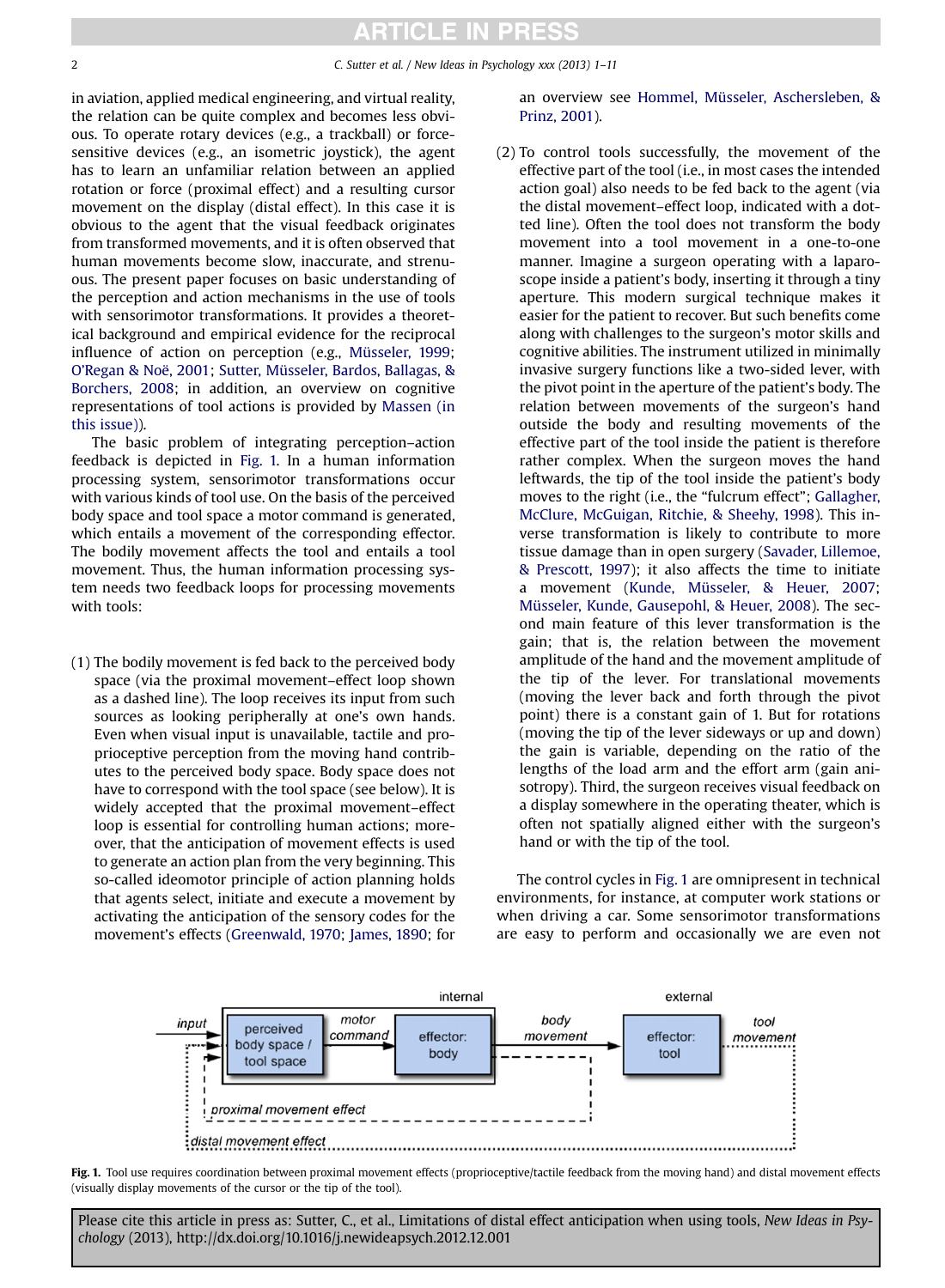aware of them at all (for instance, when using a computer mouse). Other tasks with sensorimotor transformations are extremely difficult to perform. This is often the case when the agent's action produces reversed action effects with the tool, or when the agent is spatially separated from the place where the manipulation takes effect (e.g., in minimally invasive surgery). Consequently, the tool user is confronted with the problem of integrating two different kinds of movement–effect loops. In other words, s/he has to solve the problem of sensorimotor transformation, which is determined by the relationship between bodily movement and movement of the effective part of the tool.

If information from the proximal and distal feedback loops were equally important for controlling actions, any discrepancy between them would be a constant source of interference. The human information processing system solves this problem by favoring information from one feedback loop while attenuating or ignoring information from the other. According to the ideomotor principle, representations of body-related effects, such as the anticipated tactile feedback from the moving hand (proximal action effect) or the anticipated visual effects in external space (distal action effect), may fulfill a generative function in tool use (and in motor control in general). However, recent studies of tool use demonstrate the predominance of the distal action effect (effective part of the tool) as the intentional reference frame for actions with tools (e.g., [Kunde](#page-9-0) [et al., 2007;](#page-9-0) [Müsseler et al., 2008](#page-9-0); [Rieger, Knoblich, &](#page-9-0) [Prinz, 2005;](#page-9-0) [Sutter, 2007](#page-10-0)). In the next section we will detail the empirical evidence supporting this claim.

### 2. Dominance of distal action effects in controlling tools

#### 2.1. Tools with simple transformations

In the following we present several studies of the role of proximal and distal action effects when using tools. To introduce a simple sensorimotor transformation, participants usually perform hand movements while different gains for either the X-axis or the Y-axis perturb the relation between their hand movements and the displayed cursor movements (e.g., [Ladwig, Sutter, & Müsseler, 2012](#page-9-0); [Müsseler & Sutter, 2009](#page-9-0); [Rieger et al., 2005](#page-9-0); [Sutter,](#page-10-0) [Ladwig, Oehl, & Müsseler, 2012;](#page-10-0) [Sutter, Müsseler, &](#page-10-0) [Bardos, 2011](#page-10-0); [Sutter et al., 2008\)](#page-10-0). This is the kind of translational transformation mostly apparent in computer input devices, such as a mouse or touchpad. A representative experimental setup is depicted in Fig. 2. Participants sit in front of a display and a digitizer tablet. A cover screens the tablet and the participant's hand. Thus, participants receive proprioceptive/tactile feedback from their moving hand without visual feedback of the hand itself. The task (e.g., to move the cursor from a start position into a target area) is presented on a display and participants control the cursor via the digitizer tablet and stylus. This is the only visual feedback they receive. In some experimental conditions, the feedback is systematically perturbed by different gains. In accord with recent evidence (see [Introduction\)](#page-0-0), it is assumed that distal action effects control tool actions, and that proximal action effects are attenuated or ignored.

[Müsseler and Sutter \(2009\)](#page-9-0) investigated the proprioceptive/tactile perception of gain changes. The study showed that when using a tool participants were mainly aware of their intended distal action effects, while the proximal action effects were largely neglected. In the experiment different gains for either the X-axis or the Y-axis perturbed the relationship between the hand movements on the digitizer tablet and cursor movements on the display. As a consequence of the transformation, participants constantly drew circles on the display while their hidden hand movements followed either vertical or horizontal ellipses on the digitizer tablet [\(Fig. 3](#page-3-0)). When asked to evaluate their hand movements, participants were extremely uncertain about their trajectories. By varying the amount of visual feedback, the authors were able to investigate the sources of this uncertainty. Findings indicated that the low awareness of one's own hand movements originated mainly from inadequacies in the human tactile and proprioceptive systems, though insufficient spatial reconstruction of this information in memory played an additional role. Thus, even though human agents feel a high degree of motor control when using their hands, and their hand movements are remarkably accurate, they are not very aware of what their hands are doing when they use a tool.



Fig. 2. The standard experimental setup. A cover screens hand movements so that participants receive only proprioceptive/tactile feedback from the moving hand and visual feedback from the moving cursor.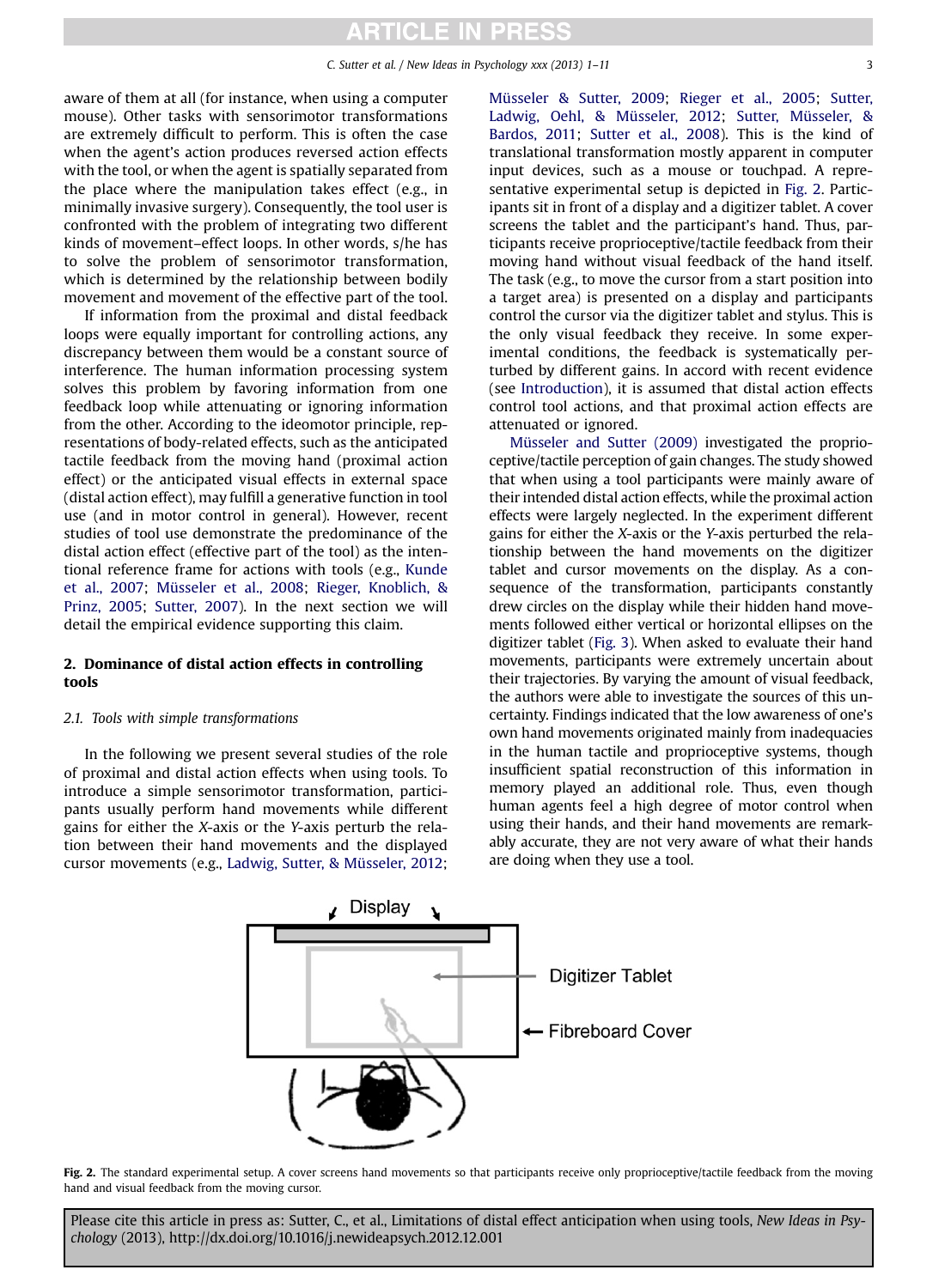4 C. Sutter et al. / New Ideas in Psychology xxx (2013) 1–11

<span id="page-3-0"></span>

Fig. 3. Typical XY-trajectories of the proximal hand movement (black line) and the distal cursor movement on the display (gray line).

The same uncertainty concerning the actions of one's own hand was observed when the distal action effects var-ied, while hand movements were held constant [\(Sutter et al.,](#page-10-0) [2008](#page-10-0), [2011\)](#page-10-0). Two target boxes were presented on the display, and participants moved the cursor back and forth between the boxes in a smooth and continuous horizontal movement. The movement amplitude of the hand on the digitizer tablet remained constant, while the cursor amplitudes on the display were either 2 times or 4 times longer than the hand amplitudes. In a control condition hand and cursor movement amplitudes were the same. The results showed that with increasing cursor amplitude movement times increased, although participants were performing the very same hand movement throughout the experiment. In other words, as the hand amplitude was held constant distal action effects—the cursor movements on the dis-play—determined motor behavior (see also [Rieger et al.,](#page-9-0) [2005](#page-9-0)). When participants were asked to evaluate their hand movements in a visual adjustment task, estimations of hand amplitudes were quite precise as long as hand and cursor amplitude were similar. When they were dissimilar, estimations of hand amplitudes increased and corresponded to the visual feedback of the cursor amplitude instead of the hand amplitude on the tablet. Thus, again, the findings are consistent with the ideomotor principle and the presumed predominance of distal action effects in controlling tools. During tool use proximal action effects are attenuated or ignored; therefore agents are mainly unaware of what their hands are doing. However, the estimation bias collapsed with high gains: when cursor amplitudes were 4 times longer than hand amplitudes estimates actually decreased. It seems that participants became aware that they had not covered such a long distance with their hand. At this point, estimates corresponded neither to the hand amplitude nor to the cursor amplitude, but settled down between them (see Section [4](#page-7-0) for a discussion).

#### 2.2. Tools with complex transformations

In several studies visual predominance was also demonstrated for complex tool transformations: e.g., for inverse transformations (e.g., [Kunde et al., 2007](#page-9-0); [Massen & Prinz,](#page-9-0) [2007](#page-9-0); [Müsseler et al., 2008](#page-9-0); [Müsseler & Skottke, 2011](#page-9-0)), rotation transformations, and nonlinear transformations (e.g., [Heuer & Hegele, 2007,](#page-9-0) [2008;](#page-9-0) [Heuer & Sülzenbrück,](#page-9-0) [2009](#page-9-0); [Proctor, Wang, & Pick, 2004\)](#page-9-0).

As an example we describe experiments investigating whether distal action effect control holds for forcecontrolled tools [\(Sutter, 2007;](#page-10-0) [Sutter & Zie](#page-10-0)fle, 2004, [2006\)](#page-10-0). Force-sensitive joysticks are one example in this regard. The agent manipulates the joystick by applying force with the tip of the finger on the joystick's surface. Pressing rightwards induces a rightward shift of the cursor, and vice versa, while the applied force is transformed into cursor velocity. With force-controlled tools the agent still receives proprioceptive/tactile feedback from the hand (concerning the applied force), but this feedback has a more complex relationship to the distal action effect (cursor movement) than the simple transformations we described in the previous section. In the present experiments target size and target distance on the display were varied according to Fitts' law<sup>1</sup> [\(Fitts, 1954\)](#page-9-0). Participants performed the aiming task either by operating a touchpad (which, like the mouse, makes a translational transformation) or with an isometric joystick (which makes a force transformation). It was assumed that if movements were controlled by distal action effects movement times should vary as a function of Fitts' law, even when no hand movements were needed to control the isometric joystick.

[Fig. 4](#page-4-0) depicts mean movement times for the touchpad and the isometric joystick as operated by novices (triangles/dashed lines) and experienced users (squares/solid lines). Movement times were in strong agreement with Fitts' law (adjusted  $R^2 > .87$ ). Intercepts differed significantly between touchpad and joystick, indicating generally poorer performance when operating the joystick [\(Sutter & Zie](#page-10-0)fle, 2004). Kinematic analysis showed that the cursor trajectories generated by the joystick did not follow a smooth and continuous path, and highly deviated in the target area [\(Sutter & Zie](#page-10-0)fle, 2006). Even though cursor control was inefficiently organized with force-controlled tools, the findings demonstrate that distal action effect control also held for them. To a certain degree, cursor control increased with practice ([Sutter, 2007;](#page-10-0) [Sutter, Oehl,](#page-10-0) [& Armbrüster, 2011\)](#page-10-0). But discrepancies between motionand force-controlled devices were still noticeable in experienced users [\(Sutter & Zie](#page-10-0)fle, 2004, [2005,](#page-10-0) [2006\)](#page-10-0).

To sum up, the empirical evidence is in accordance with the ideomotor principle and the presumed predominance of distal action effects in controlling tools. When they use tools proximal action effects are attenuated, so that agents

 $1$  Fitts' law predicts movement times (MT) for manual rapid aiming movements on the basis of a log-linear relation between target size (Width W) and target distance (Amplitude A):  $MT = a + b \log_2(2A/W)$ . It is a very robust psychomotor law, which holds for all kinds of manual or transformed movements (e.g., [Casiez, Vogel, Balakrishnan, & Cockburn,](#page-9-0) [2008;](#page-9-0) Langolf, Chaffi[n, & Foulke, 1976](#page-9-0)).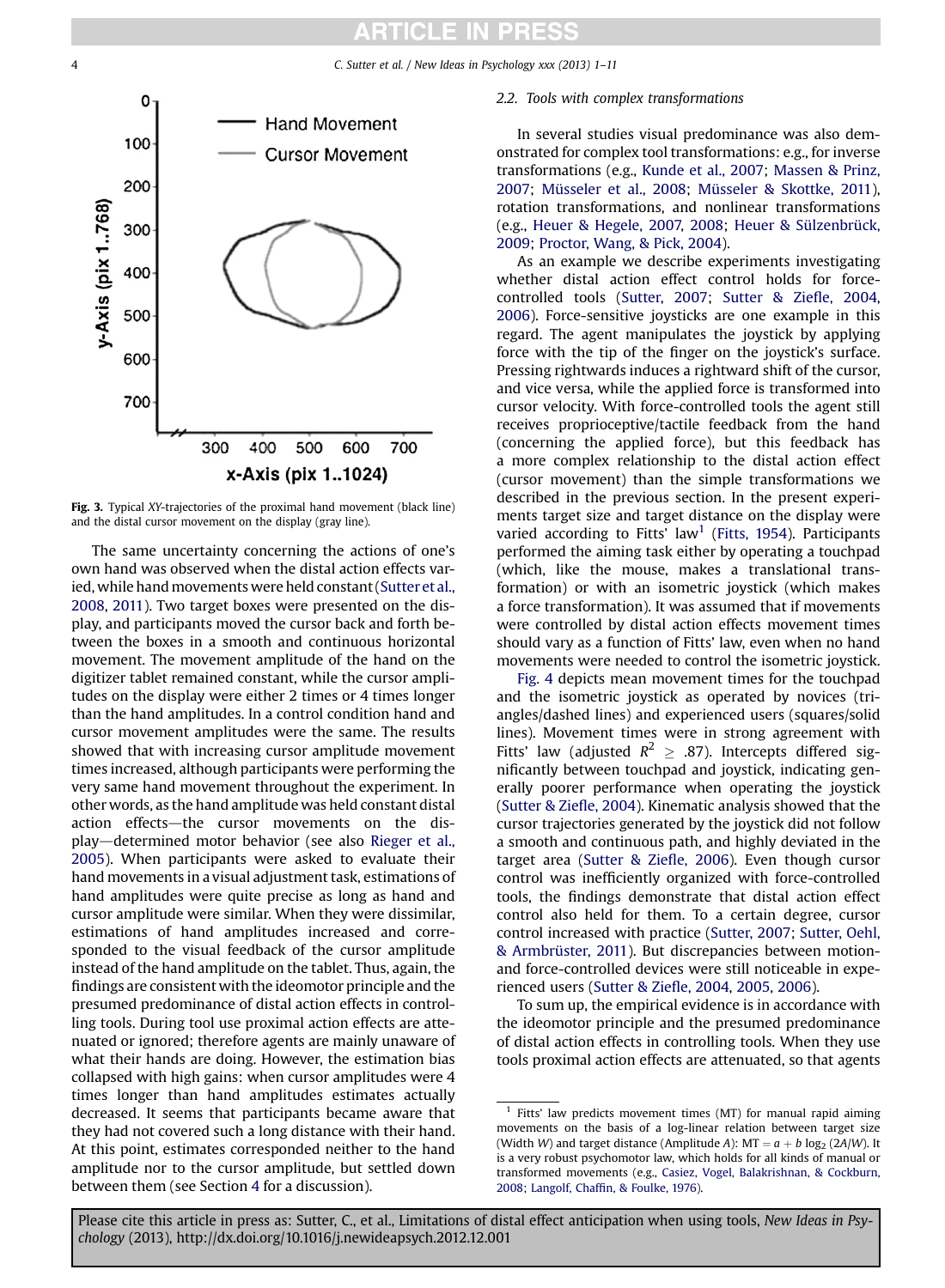C. Sutter et al.  $/$  New Ideas in Psychology xxx  $(2013)$  1–11  $\qquad 5$ 

<span id="page-4-0"></span>

Fig. 4. Mean movement times as a function of target size and target distance (=index of difficulty) for touchpad novices and experts (gray triangle/dashed line and gray square/solid line, respectively) and isometric joystick novices and experts (black triangle/dashed line and black square/solid line).

are mainly unaware of what their hands are doing, while distal action effects dominate action control and influence proprioceptive/tactile perception and motor behavior. This overall bias is independent of the location of the effect variation and of the kind of relation between hand and cursor movement. However, distal effect control is slow, inaccurate, and strenuous when tools with complex and rather artificial transformations are used. Here, the coordination of discordant information from the proximal and distal feedback loop induces costs. This indicates that interference can be reduced at a motor level, but that it remains at a cognitive level of information processing. To a certain degree, this can be overcome by practice, but even after long periods of practice performance discrepancies between tools with easy and complex transformations may persist. This point leads to the next section in which we look at the underlying motor and cognitive processes when people adapt to or learn transformations.

## 3. Compensation for, adaptation to, and learning of transformed movements

It is often found that people are able to adapt quite well to tool transformations [\(Ghahramani, Wolpert, &](#page-9-0) [Jordan, 1996](#page-9-0); [Imamizu et al., 2000](#page-9-0); [Kagerer, Contreras-](#page-9-0)[Vidal, & Stelmach, 1997](#page-9-0); [Wolpert, Ghahramani, & Jordan,](#page-10-0) [1995](#page-10-0)), although some transformations are easier to learn than others. In general, transformations scaling gain  $($ =visuomotor gain, i.e., the effect amplitude on the display results from a multiplication of the amplitude of the moving hand, for example moving a computer mouse 3 cm results in a cursor movement of 6 cm on the screen) are easy to adapt to [\(Bedford, 1994](#page-9-0); [Bock & Burghoff, 1997](#page-9-0); [Rieger et al., 2005](#page-9-0); [Seidler, Bloomber, & Stelmach, 2001](#page-10-0); [Sutter et al., 2008\)](#page-10-0). However, complex transformations,

such as nonlinear relationships between movements and effects, are more difficult to acquire ([Heuer & Hegele,](#page-9-0) [2007](#page-9-0); [Rieger, Verwey, & Massen, 2008](#page-9-0); [Verwey & Heuer,](#page-10-0) [2007](#page-10-0)), and simple adaptation processes are not sufficient. Learning processes-i.e., the acquisition and use of strategies—need to take place in order for people to handle such transformations.

### 3.1. Compensation for and adaptation to simple transformations

In this section we present empirical data about the integration of discordant perception–action feedback. For instance, [Ladwig et al. \(2012\)](#page-9-0) found significant shifts in motor behavior after performing transformed movements. Participants were asked to move the cursor horizontally into a target area using a stylus on a covered digitizer tablet. When the cursor was within the target area, the movement direction had to be reversed. Participants were asked to replicate the initially performed hand amplitude as accurately as possible when they moved in the opposite direction after the reversal; they did not receive any visual feedback during this movement. In the first condition (distal effect variation, [Fig. 5\)](#page-5-0) the hand amplitudes were held constant, but the cursor amplitudes on the display were shorter or longer than the hand amplitudes. In the second condition (proximal effect variation) cursor amplitudes were kept constant and hand amplitudes were shorter or longer. In a control condition hand and cursor amplitudes were equal. Participants replicated untransformed movements very accurately. When replicating transformed movements their hand amplitudes prominently shifted toward the visual feedback of the initial task: When participants had seen shorter cursor amplitudes the replicated hand amplitudes were accordingly shorter; the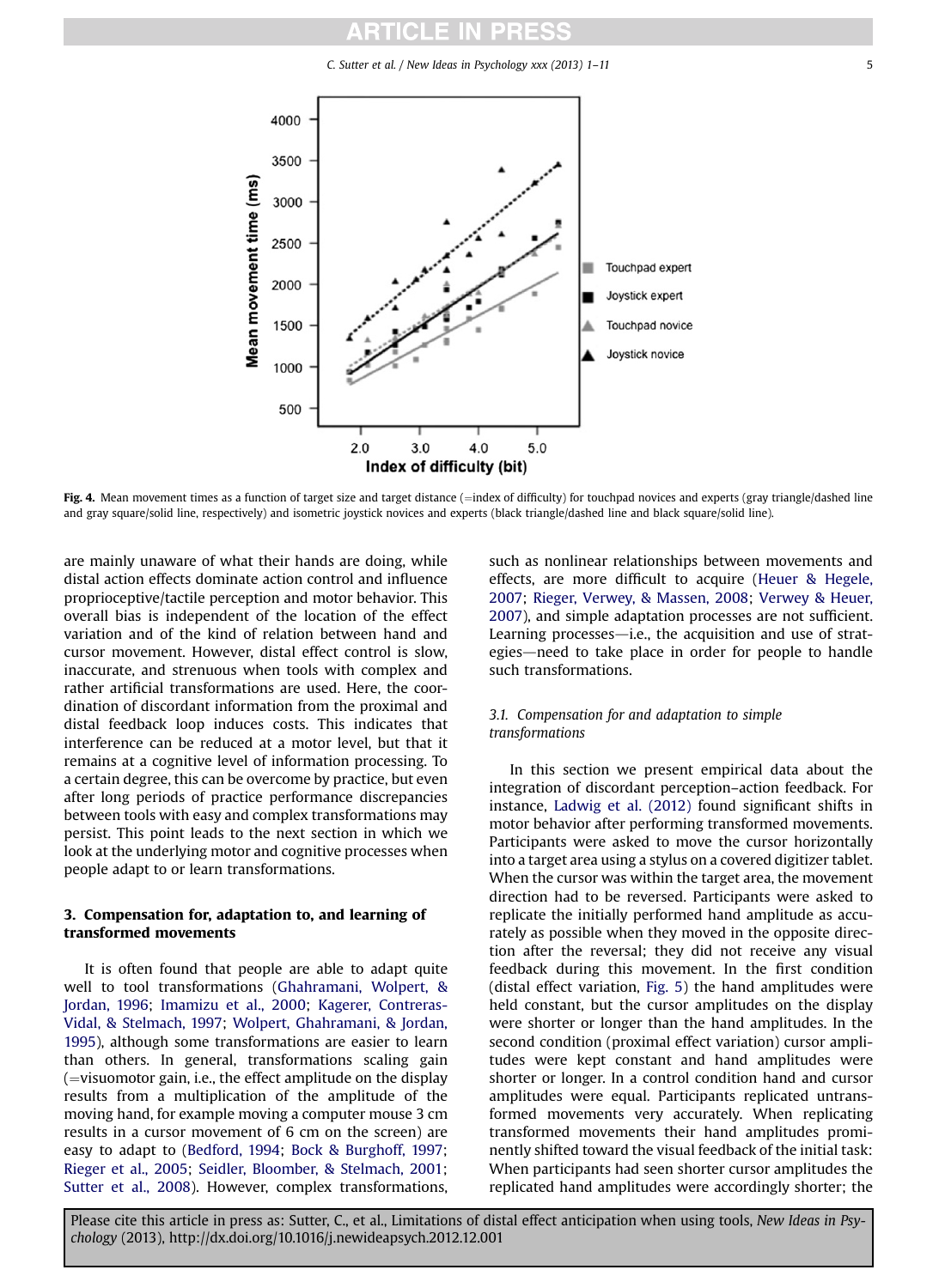# **ARTICLE IN PRESS**

<span id="page-5-0"></span>6 C. Sutter et al. / New Ideas in Psychology xxx (2013) 1–11



#### **Distal effect variation**

Fig. 5. Reproduction task of closed-loop control.

same went for longer cursor and hand amplitudes. These shifts occurred under both types of effect variation, but were more pronounced when proximal effects varied. The finding indicates that participants did not reproduce movements by simply "recalling" stored information about motor control variables from memory (for an overview see, e.g., [Rosenbaum & Krist, 1996\)](#page-9-0). If this had been the case, subsequent movements would have been very exact.

[Rieger et al. \(2005\)](#page-9-0) showed that introducing a sudden change in gain not only results in short term aftereffects (of the previous gain) and quick compensation, but also that movements are performed differently with different gains even after adaptation. In their experiments participants performed continuous up and down movements between two horizontal lines presented on a display. Hand and tablet were screened from view, while participants received visual feedback in front of them on the display. During six strokes no gain was in effect and participants performed a default amplitude. Then, in some conditions, a gain was introduced, which lasted for another six strokes. This pattern of six strokes with standard amplitude/nogain and six strokes with an experimental manipulation was repeated several times. Gain intensity in the experimental manipulations was randomly varied. In one condition the cursor amplitude was shorter, equal, or longer compared to the constant hand amplitude (distal effect variation); in another condition the hand amplitude was shorter, equal or longer compared to the constant cursor amplitude (proximal effect variation). Compensation onset was faster with distal effect variation than with proximal effect variation. This was because the information to detect distal effect variations was immediately available to participants, as the target amplitude was displayed on the screen, but the information to detect proximal effect variations needed to be accumulated by comparing several internally predicted distal effects with the observed effects. In addition, [Rieger et al. \(2005\)](#page-9-0) found faster compensation for reductions in amplitudes than for extensions in amplitudes. This can be explained by a greater need for compensation in amplitude reductions, since not compensating irrevocably leads to overshoot errors under these conditions. Consequently, strategic processes contributed to compensation speed. For distal as well as proximal effect variation, amplitudes shifted toward the visual feedback: participants compensated for shorter cursor amplitudes with shorter hand amplitudes and for longer cursor amplitudes with longer hand amplitudes. Within five strokes participants were nearly completely adapted to the gain change. Most importantly, when they had adapted to gain variations, display amplitudes still had an important impact on movement times. In the distal effect variation condition, movement times increased as a function of display amplitude, although the hand amplitude remained constant. Nevertheless, hand amplitude had an additional influence on movement times (see Section [4](#page-7-0) for a discussion).

#### 3.2. Learning of complex transformations

The acquisition of complex transformations is more difficult and time-consuming. Instead of simple adaptation processes, strategic processes need to take place in order for people to handle such transformations (e.g., [Heuer &](#page-9-0) [Hegele, 2007,](#page-9-0) [2008](#page-9-0); [Rieger et al., 2008;](#page-9-0) [Sülzenbrück &](#page-10-0) [Heuer, 2009](#page-10-0), [2010,](#page-10-0) [2012](#page-10-0)). Imagine again a surgeon operating with a laparoscope inside a patient's body. The tool functions like a two-sided lever with the pivot point located in the aperture of the patient's body. The fulcrum effect (inverse transformation) and gain anisotropy (variable gain factor for rotations) result in a complex relationship between hand movement and the movement of the effective part of the tool. In a series of experiments [Sülzenbrück and](#page-10-0) [Heuer \(2009,](#page-10-0) [2010\)](#page-10-0) investigated the processes of adaptation and learning for this kind of transformation. Participants moved a cursor on a display from a central start position to one of eight possible target locations, using a stylus on a covered digitizer tablet. The positions of the stylus on the tablet and the cursor on the display corresponded to the end points of a two-sided lever. As depicted in [Fig. 6,](#page-6-0) cursor targets were aligned on a circle around the start position (see the black dots in the upper part of [Fig. 6](#page-6-0)). The corresponding targets for the hand were aligned in an egg-shaped form around the start position of the hand (black dots in the lower part of [Fig. 6\)](#page-6-0), resulting from the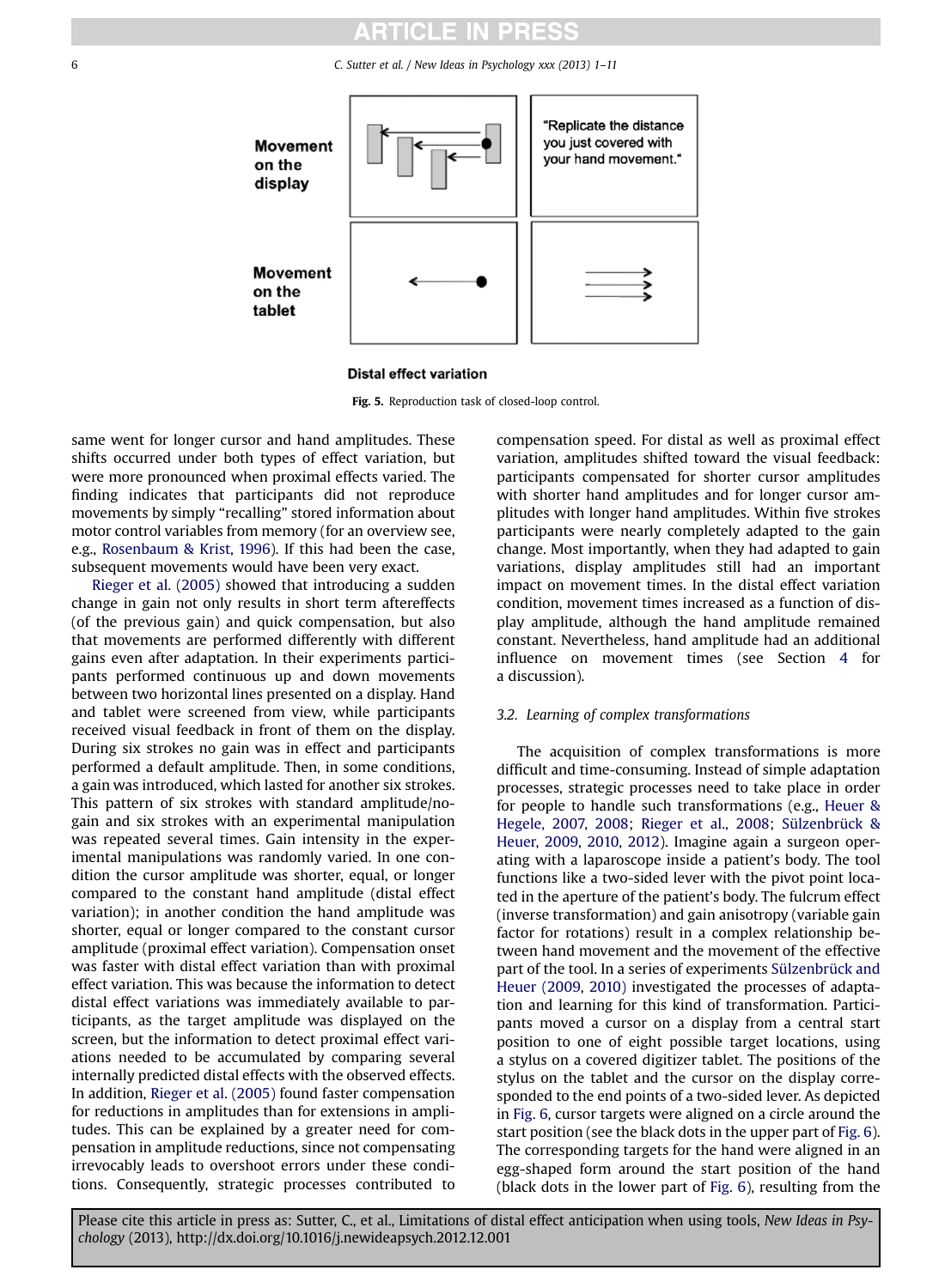<span id="page-6-0"></span>different gain factors depending on target location. Fig. 6 also displays mean movement trajectories (black lines) in a test phase without visual feedback; the test phase took place after an intensive practice phase in which visual information of the cursor movement was continuously available. With perfect adaptation to the transformation, the end positions specified in the instructions (black dots) and the end positions of the movement trajectories (black lines) should have been identical. However, participants were not able to accurately reach the instructed eggshaped hand target positions, but consistently ended in circularly aligned hand target positions (see Fig. 6, lower part). This demonstrates that participants only partly accounted for the transformation. They adapted to the left– right transformation, and neglected the gain anisotropy, so that the directions of hand movements were directions of the cursor movement reflected on a vertical axis passing the pivot point ([Sülzenbrück & Heuer, 2009](#page-10-0)). Instead of learning the complex visuomotor transformation (represented by the black dots) participants had learned a simplified approximation of this transformation (represented by the open squares).

In another study, [Rieger et al. \(2008\)](#page-9-0) investigated the ability to adjust to nonlinear transformations. An everyday example of adjustment to a nonlinear transformation is steering a car. Here, an internal model of the transformation allows the driver to determine the steering wheel rotation required to attain a goal specified in terms of lane position and heading angle. The ability to develop internal models of transformations implies that people are able to control systems directly in terms of system output. They can do this even before they start moving (i.e., in open loop mode, which is fast), instead of needing to continuously attend to system output and correct deviations from the intended output (closed loop, which is slow; e.g., [Heuer & Hegele, 2007;](#page-9-0) [Massen & Prinz, 2007\)](#page-9-0). In the experiment participants executed rapid aiming movements with five different amplitudes. For the no-transformation group target amplitudes on a display matched target amplitudes on a digitizer tablet. For two experimental groups



Fig. 6. The central start position and eight possible targets for the hand (lower part) and the cursor (upper part) in the lever transformation are displayed as black dots. For target 2, the position of the lever is shown in gray. The open squares represent the end positions of the simplified approximation ([Sülzenbrück &](#page-10-0) [Heuer, 2009](#page-10-0)).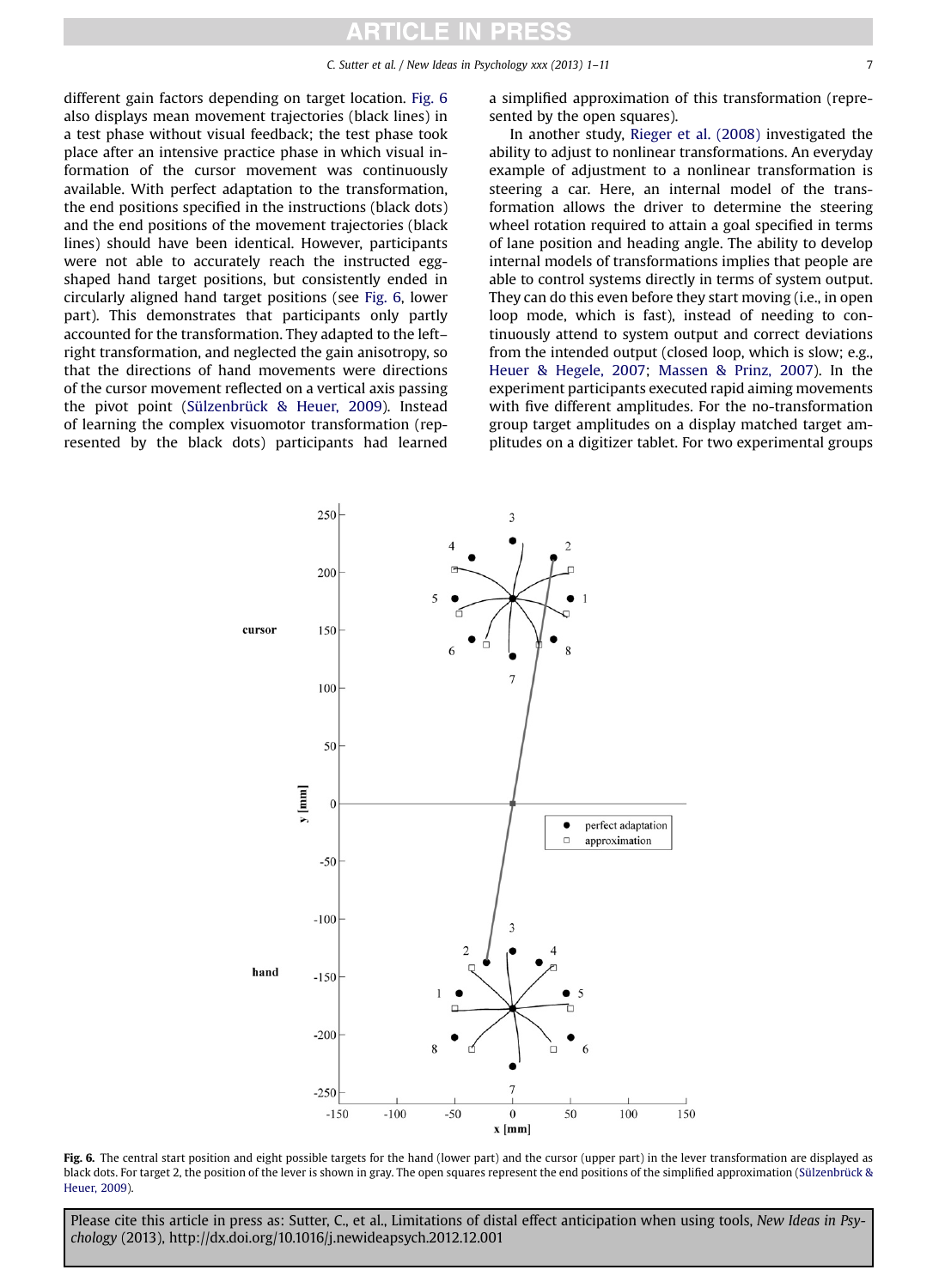<span id="page-7-0"></span>a nonlinear relationship between the target amplitude on the display and the required movement amplitude of the hand was introduced. In the cursor-same group, participants saw the same target amplitudes on the screen as participants in the no-transformation group, but moved different amplitudes in hand space. Participants in the hand-same group were to produce the same amplitudes as the no-transformation participants in hand space, but were shown different amplitudes in cursor space. After a learning phase, participants adjusted to the external transformation by developing an internal model. The internal model also showed some imperfections: although the overall visuomotor gain for the shortest and the longest amplitude was 1.0 for all three groups, amplitudes significantly differed between groups (e.g., in cursor space both transformation groups produced longer amplitudes than the no-transformation group for the shortest amplitude). Those imperfections are, however, in line with the assumption that the internal model consists of a continuous rule (cf. [Verwey & Heuer, 2007\)](#page-10-0) rather than a virtual lookup table of individual stimulus–response mappings for all amplitudes.

Of particular interest in this study was the locus of the internal model. Following [Verwey and Heuer \(2007\)](#page-10-0), it was assumed that perceptual processes identify the target amplitude in external space. Then amplitude specification translates the perceived target amplitude into a code representing the amplitude that a limb will have to move. The amplitude code is then translated into a movement with a specific velocity–time profile. The locus of operation of the internal model can be determined by assessing the time-course of amplitude generation and trajectory generation using the timed response method. The analyses of relative amplitudes, percentage of amplitude at peak velocity, and amplitude variability all indicated that the internal model operated at or before amplitude specification (for details of the reasoning behind the analysis see [Rieger](#page-9-0) [et al., 2008](#page-9-0); [Verwey & Heuer, 2007](#page-10-0)). Interestingly the internal model operated at the same processing level with continuous feedback and with terminal feedback [\(Rieger](#page-9-0) [et al., 2008](#page-9-0); [Verwey & Heuer, 2007\)](#page-10-0). Thus, at least with rapid aiming movements, the type of feedback may not matter for the internal model's locus of operation. Feedback may however be important in other circumstances (see Section 4). Another interesting result of the study was that even with continuous feedback, explicit awareness of the transformation did not develop. This was the case even though participants were told that there might be a transformation between movements and movement feedback. Some participants reported that "something weird" was going on, but they could not describe the nonlinear relationship. This agrees with other results covered in this review, indicating that the conscious perception of proximal action effects may be attenuated or absent in tool use actions.

In summary, confronting participants with simple transformations or transformation changes results in aftereffects (depending on the previous gain) and quick compensation. Still, even after adaptation movements are performed differently with different gains. The studies demonstrate the predominance of distal action effects as well as the considerable flexibility of the human information processing system in efficiently integrating discordant perception–action feedback, even at the early stages of adapting to a simple transformation. Whether the effect was varied proximally or distally, participants always compensated for it in relation to the produced distal action effect. This is all the more remarkable, because with distal effect variation and constant hand amplitude the purely motor task remains the same [\(Ladwig et al., 2012;](#page-9-0) [Rieger](#page-9-0) [et al., 2005](#page-9-0)). Nevertheless, participants made unnecessary attempts to compensate for the change [\(Rieger et al.,](#page-9-0) [2005\)](#page-9-0) and did not reproduce the actual movements [\(Ladwig et al., 2012](#page-9-0)).

The studies on the acquisition of complex tool transformations point to a remarkable capacity of agents to acquire new internal models for different types of tool transformations. Internal models show some specific imperfections (i.e., simplified approximation of movement parameters), however, those imperfections indicate that the internal models consist of a continuous rule rather than individual stimulus-response mappings for different amplitudes ([Rieger et al., 2008](#page-9-0); [Sülzenbrück & Heuer, 2009\)](#page-10-0). It is not clear, whether those imperfections would disappear with longer training sessions than those conducted in the experiments. In any case, the imperfections indicate that certain aspects of a transformation may be easier to learn than others. For instance, when using a lever the inverse transformation is easier to learn than gain anisotropy (cf. [Sülzenbrück & Heuer, 2009\)](#page-10-0). Interestingly, explicit awareness of the actual actions did not develop with complex transformations any more than it did with simple transformations ([Rieger et al., 2008](#page-9-0)).

#### 4. Limits in distal action effect anticipation

As has been shown in the previous section, the predominance of distal action effects can be observed in tools with both simple and complex transformations. However, the ability to integrate discordant perception–action feedback has its limits, especially, but not only, with complex transformations. Recall the task introduced by [Ladwig et al.](#page-9-0) [\(2012\):](#page-9-0) Different gains for the X-axis perturbed the relation between hand and cursor movements ([Fig. 5](#page-5-0)). When participants were asked to replicate their hand movements without visual feedback, hand amplitudes varied in accordance with the displayed amplitudes. We concluded that hand movements were assimilated to visual cursor motions. Adding a second transformation (in one case, a 90 $^{\circ}$  rotation of visual feedback, in another a 180 $^{\circ}$  rotation of the same visual feedback) did reduce the aftereffects, but only when discrepancies between hand and display amplitude were most obvious. In this case participants were fully aware of the proximal action effects and reproduced their initial hand amplitudes exactly.

A similar shift toward the proximal action effects was observed when visual feedback of hand movements was transformed ([Sutter & Ladwig, 2012](#page-10-0); [Sutter & Müsseler,](#page-10-0) [2010](#page-10-0)). In the experiments, participants did not use a tool with a sensorimotor transformation, but visual feedback of stimuli and hands were transformed by reflection at the Xaxis, at the Y-axis, or at both axes. This introduced different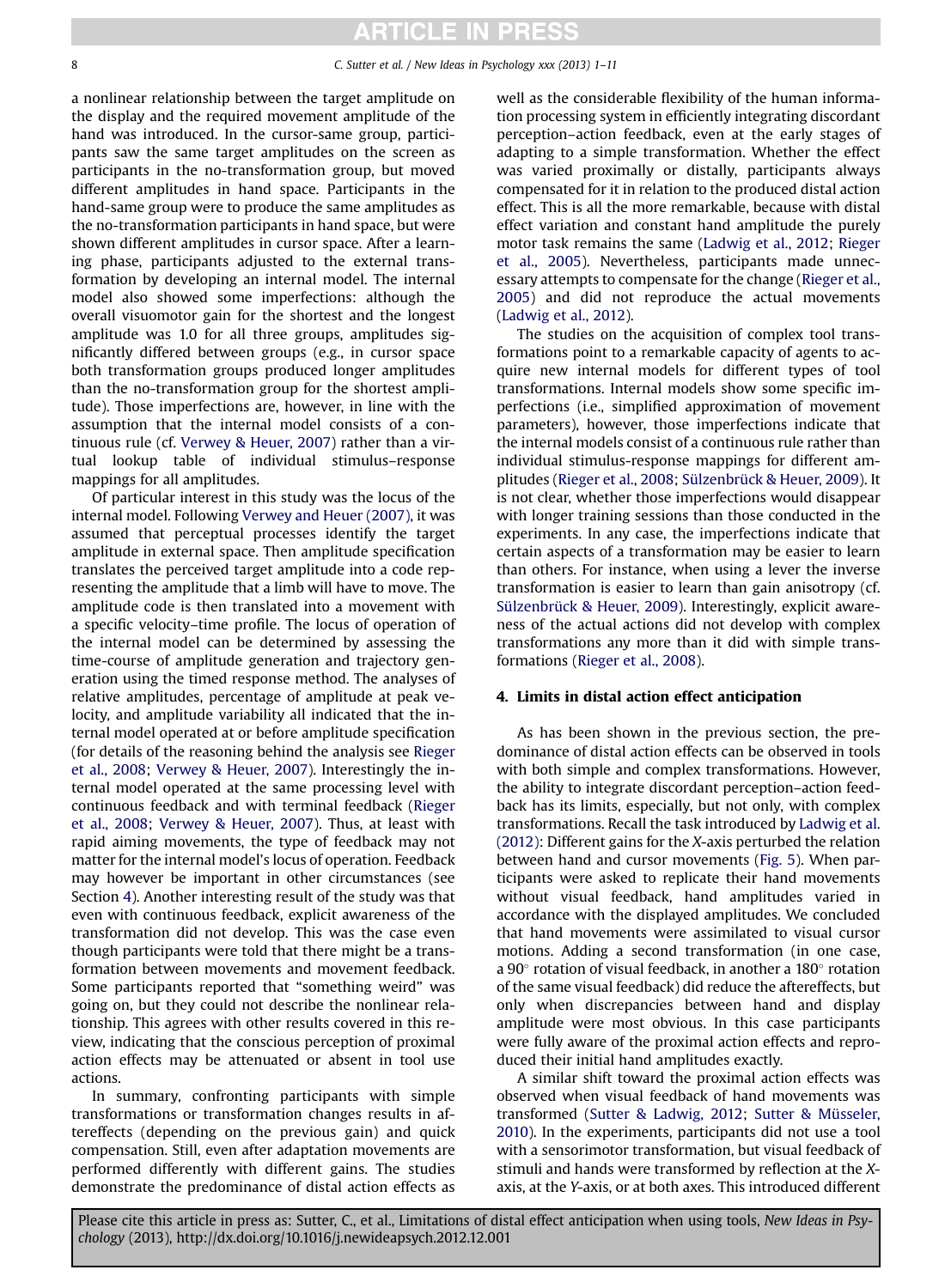stimulus–response (S-R) mappings between the visually perceived stimuli and hand movements on the display, and the proprioceptive/tactile feedback from the moving hand on the table. Results showed that mostly distal S-R mappings controlled behavior. Performance was about as good with an egocentric or a non-egocentric view so long as the left–right relations corresponded with the body space (i.e., when there was no transformation or an X-axis reflection). Interference occurred when visual feedback was reflected at the Y-axis or at both axes, so that performed left-side movements were seen as right-side movements and vice versa. Again, agents relied on visual information until the discrepancy between visual and proprioceptive information was most obvious—when they received inverse feedback from a non-egocentric view (reflection at both axes). Then, the importance of distal S-R mappings diminished, with the consequence that compatible mappings between proximal hand positions and displayed stimuli accounted for faster responses than compatible mappings between displayed hand positions and stimuli. It seems that with extreme discrepancies or even opposite perception–action feedback the information processing system is no longer able to attenuate conflicting information. The agent becomes fully aware of the proximal action effects, which now dominate action control in place of the distal action effects.

Further evidence for limits to distal action effect anticipation comes from [Sülzenbrück and Heuer \(2009,](#page-10-0) [2010\)](#page-10-0). They demonstrated that visual effects dominated the development of the internal model. However, in a further experiment [\(Sülzenbrück & Heuer, 2010](#page-10-0)), they showed that the impact of distal action effects could be overcome in the course of practice, if the endpoint errors associated with the approximation became more evident. With terminal visual feedback and a different target configuration (with larger distances between the target locations and targets of the approximation than in the first experiment), endpoint errors shrank in the course of learning, and participants actually adapted to the visuomotor transformation of the lever. These findings show that the dominance of distal effects is subject to boundary conditions; for example, the type of visual feedback available during practice. Terminal visual feedback seems to be a likely candidate to attenuate the dominance of distal action effects, in contrast to movements in which visual information about the effect is continuously available.

Even with simple transformations, movements are dominated by the distal effects but only partially determined by them. For example, required movement amplitudes (proximal) have an additional effect on movement parameters [\(Rieger et al., 2005\)](#page-9-0). One might be tempted to attributes this to a conflict between distal and proximal effects, which puts a limit to adapting to a transformation solely based on visual coordinates. However, as participants are usually not aware of simple transformations after adaptation, it is an unlikely explanation. The influence of movement amplitude (proximal effects) with simple gain transformations is best explained by the fact that the control of movement in distal effect coordinates is limited by structural constraints imposed by the inherent characteristics of the body as a mechanical system. Neuromuscular

constraints further limit movement organization in reference to distal action effects ([Rieger et al., 2005\)](#page-9-0).

#### 5. Conclusions

Tool use has been an important step in human evolution. And with increasing technological advancement, more diverse and more complex tools are constantly being developed. Skilled tool use enables humans to interact successfully with the environment. When controlling tools with sensorimotor transformations the agent has to integrate proprioceptive/tactile information from the moving hand with visual feedback from the effect in distal space. The perception–action feedback sometimes does not correspond or is even in conflict. Consequently, integrating information concerning the moving hand and the moving effective part of the tool presents a challenge to agents when they use tools. The successful execution of actions with tools depends particularly on:

- the complexity (and transparency) of the transformation, including:
	- the direction between body movement and tool movement (e.g., inverse tool transformation)
	- the gain factor and its variability (e.g., gain anisotropy)
	- the perspective from which tool actions are monitored (e.g., indirect view)
- $\bullet$  the biomechanical constraints of the body<br> $\bullet$  cognitive/information processing constrain
- cognitive/information processing constraints
- the stage of learning (i.e., adaptation, or acquisition of an internal model).

This review has presented results from studies in which simple and complex transformations were investigated. Many of these transformations, though non-transparent, had a high feature overlap between vision and proprioception; for instance, controlling a mouse/stylus on a digitizer tablet. Although different gains perturb the relation between hand and cursor movement, the transformation is simple and agents more or less automatically adapt to this kind of change. This is not the case for tools with complex transformations, in which there is a low feature overlap. For instance, when controlling a two-sided lever the agent has to learn an unfamiliar relationship between hand movements and movements of the effective part of the lever. This is a time-consuming process and human behavior often becomes slow, inaccurate, and strenuous.

We further showed that distal action effects play a prominent role in tool use, in accordance with the ideomotor principle [\(Greenwald, 1970](#page-9-0); [James, 1890\)](#page-9-0). If vision and proprioception do not correspond the human information processing system favors the intended distal action effects while ignoring or attenuating the proximal action effects. This in turn results in reduced awareness of the actions of our own hands when we are using tools. The reduced awareness of one's own actions is functional: if information from both feedback loops were equally important, proximal and distal effects would be constantly interfering with each other.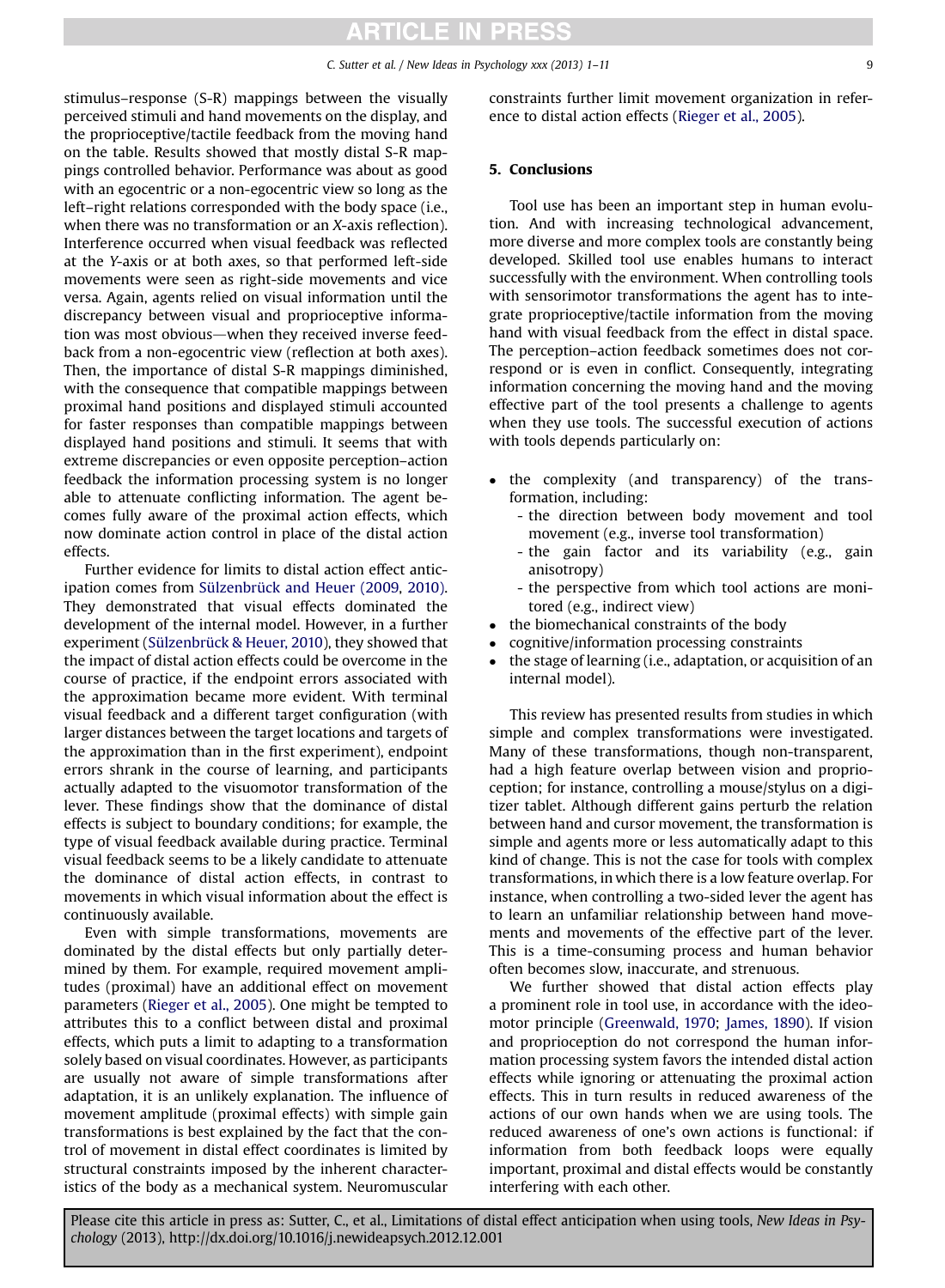<span id="page-9-0"></span>10 C. Sutter et al. / New Ideas in Psychology xxx (2013) 1–11

However, the dominance of distal action effects is subject to boundary conditions. With extreme discrepancies between proximal and distal effects, distal action effects no longer dominate action control, but tool users become fully aware of the proximal action effects. We assume that switch is also modulated by the agent's awareness of the sensorimotor transformation. The information available to an agent may be an important factor for awareness. For instance, varying the amount of visual feedback during practice either results in action control based on distal effects (continuous visual feedback) or in control based on proximal effects (terminal visual feedback; [Sülzenbrück &](#page-10-0) [Heuer, 2009](#page-10-0), [2010](#page-10-0)). Further evidence for this hypothesis comes from research on adaptation to prism goggles. For example, [Uhlarik and Canon \(1971\)](#page-10-0) proposed that where with continuous visual feedback attention is focused on visual input, terminal visual feedback directs attention toward kinesthetic information. Without visual input, proprioception alone can result in accurate perception of limb movements; however, the impact of proprioception is diminished when visual input is available (Hay, Pick, & Ikeda, 1965). Proteau and Isabelle (2002) showed that during visible movements proprioception is not attended to, which even seems to coincide with reduced firing rates of muscle spindles (Jones, Wessberg, & Valbo, 2001). The processing of proprioceptive feedback could thus be masked by the processing of visual feedback [\(Tremblay &](#page-10-0) [Proteau, 1998](#page-10-0)).

In conclusion, the dominance of distal action effects in action control with tools is a major precondition for controlling tools successfully. It allows for a wide range of flexible sensorimotor adaptations and—what may be more  $im$  important—it gives us the feeling of being in control. However, this mechanism seems to be subject to boundary conditions, as it breaks down with extreme discrepancies in perception–action feedback. When discrepancies are extreme, agents become fully aware of the conflict in information processing and human behavior becomes slow and error-prone. Moreover, action control mostly based on distal action effects shifts to control based on proximal action effects. Thus, action–effect control principles play an important role for understanding the constraints on acquiring and dealing with tool transformations.

# Acknowledgments

We thank Laura Makowski for research assistance. This research was supported by a grant from the German Science Foundation to Christine Sutter and Jochen Müsseler (DFG Su 494/4).

# References

- Bedford, F. L. (1994). Of computer mice and men. Cahiers de Psychologie Cognitive, 13, 405–426.
- Bock, O., & Burghoff, M. (1997). Visuo-motor adaptation: evidence for a distributed amplitude control system. Behavioural Brain Research, 89, 267–273.
- Casiez, G., Vogel, D., Balakrishnan, R., & Cockburn, A. (2008). The impact of control-display gain on user performance in pointing tasks. Human-Computer Interaction, 23, 215–250.
- Fitts, P. M. (1954). The information capacity of the human motor system in controlling the amplitude of movement. Journal of Experimental Psychology, 47, 381–391.
- Gallagher, A. G., McClure, N., McGuigan, J., Ritchie, K., & Sheehy, N. P. (1998). An ergonomic analysis of the fulcrum effect in the acquisition of endoscopic skills. Endoscopy, 30, 617–620.
- Ghahramani, Z., Wolpert, D. M., & Jordan, M. I. (1996). Generalization to local remappings of the visuomotor coordinate transformation. Journal of Neuroscience, 16, 7085–7096.
- Greenwald, A. G. (1970). Sensory feedback mechanisms in performance control: with special reference to the ideo-motor mechanism. Psychological Review, 77, 73–99.
- Hay, J. C., Pick, H. L., & Ikeda, K. (1965). Visual capture produced by prism spectacles. Psychonomic Science, 2, 215–216.
- Heuer, H., & Hegele, M. (2007). Learning new visuo-motor gains at early and late working age. Ergonomics, 50, 979–1003.
- Heuer, H., & Hegele, M. (2008). Constraints on visuo-motor adaptation depend on the type of visual feedback during practice. Experimental Brain Research, 185, 101–110.
- Heuer, H., & Sülzenbrück, S. (2009). Trajectories in operating a handheld tool. Journal of Experimental Psychology: Human Perception and Performance, 35, 375–389.
- Hommel, B., Müsseler, J., Aschersleben, G., & Prinz, W. (2001). The theory of event coding (TEC): a framework for perception and action planning. Behavioral and Brain Sciences, 24, 849–937.
- Imamizu, H., Miyauchi, S., Tamada, T., Sasaki, Y., Takino, R., Pütz, B., et al. (2000). Human cerebellar activity reflecting an acquired internal model of a new tool. Nature, 403, 192–195.
- James, W. (1890). The principles of psychology. New York: Dover.
- Jones, K. E., Wessberg, J., & Valbo, A. (2001). Proprioceptive feedback is reduced during adaptation to a visuo-motor transformation: preliminary findings. Neuroreport, 12, 4029–4033.
- Kagerer, F. A., Contreras-Vidal, J. L., & Stelmach, G. E. (1997). Adaptation to gradual as compared with sudden visuo-motor distortions. Experimental Brain Research, 115, 557–561.
- Kunde, W., Müsseler, J., & Heuer, H. (2007). Spatial compatibility effects with tool use. Human Factors, 49, 661–670.
- Ladwig, S., Sutter, C., & Müsseler, J. (2012). Crosstalk between proximal and distal action effects when using a tool. Journal of Psychology, 220,10–15.
- Langolf, G. D., Chaffin, D. B., & Foulke, J. A. (1976). An investigation of Fitts' law using a wide range of movement amplitudes. Journal of Motor Behavior, 2, 113–128.
- Massen, C. Cognitive representations of tool-use interactions. New Ideas in Psychology, in this issue.
- Massen, C., & Prinz, W. (2007). Programming tool-use actions. Journal of Experimental Psychology: Human Perception and Performance, 33, 692–704.
- Müsseler, J. (1999). How independent from action control is perception? An event-coding account for more equally-ranked crosstalk. In G. Aschersleben, T. Bachmann, & J. Müsseler (Eds.), Cognitive contributions to the perception of spatial and temporal events. Advances in psychology, Vol. 129 (pp. 121–147). Amsterdam: Elsevier.
- Müsseler, J., Kunde, W., Gausepohl, D., & Heuer, H. (2008). Does a tool eliminate spatial compatibility effects? European Journal of Cognitive Psychology, 20, 211–231.
- Müsseler, J., & Skottke, E.-M. (2011). Compatibility relationships with simple lever tools. Human Factors, 53, 383–390.
- Müsseler, J., & Sutter, C. (2009). Perceiving one's own movements when using a tool. Consciousness and Cognition, 18, 359–365.
- O'Regan, J. K., & Noë, A. (2001). A sensorimotor account of vision and visual consciousness. Behavioral and Brain Sciences, 24, 939–1031.
- Proctor, R. W., Wang, D.-Y., & Pick, D. F. (2004). Stimulus–response compatibility with wheel-rotation responses: will an incompatible response coding be used when a compatible coding is possible? Psychonomic Bulletin & Review, 5, 124–129.
- Proteau, L., & Isabelle, G. (2002). On the role of visual afferent information for the control of aiming movements toward targets of different sizes. Journal of Motor Behavior, 34, 367–384.
- Rieger, M., Knoblich, G., & Prinz, W. (2005). Compensation for and adaptation to changes in the environment. Experimental Brain Research, 163, 487–502.
- Rieger, M., Verwey, W. B., & Massen, C. (2008). The effect of full visual feedback on the locus of an acquired nonlinear visuomotor transformation. Experimental Brain Research, 191, 1–12.
- Rosenbaum, D. A., & Krist, H. (1996). Antecedents of action. In H. Heuer, & S. W. Keele (Eds.). Handbook of perception and action, Vol. 2 (pp. 3–69). Amsterdam: Elsevier.
- Savader, S. J., Lillemoe, K. D., & Prescott, C. A. (1997). Laparoscopic cholecystectomy-related bile duct injuries: a health and financial disaster. Annals of Surgery, 225, 268–273.